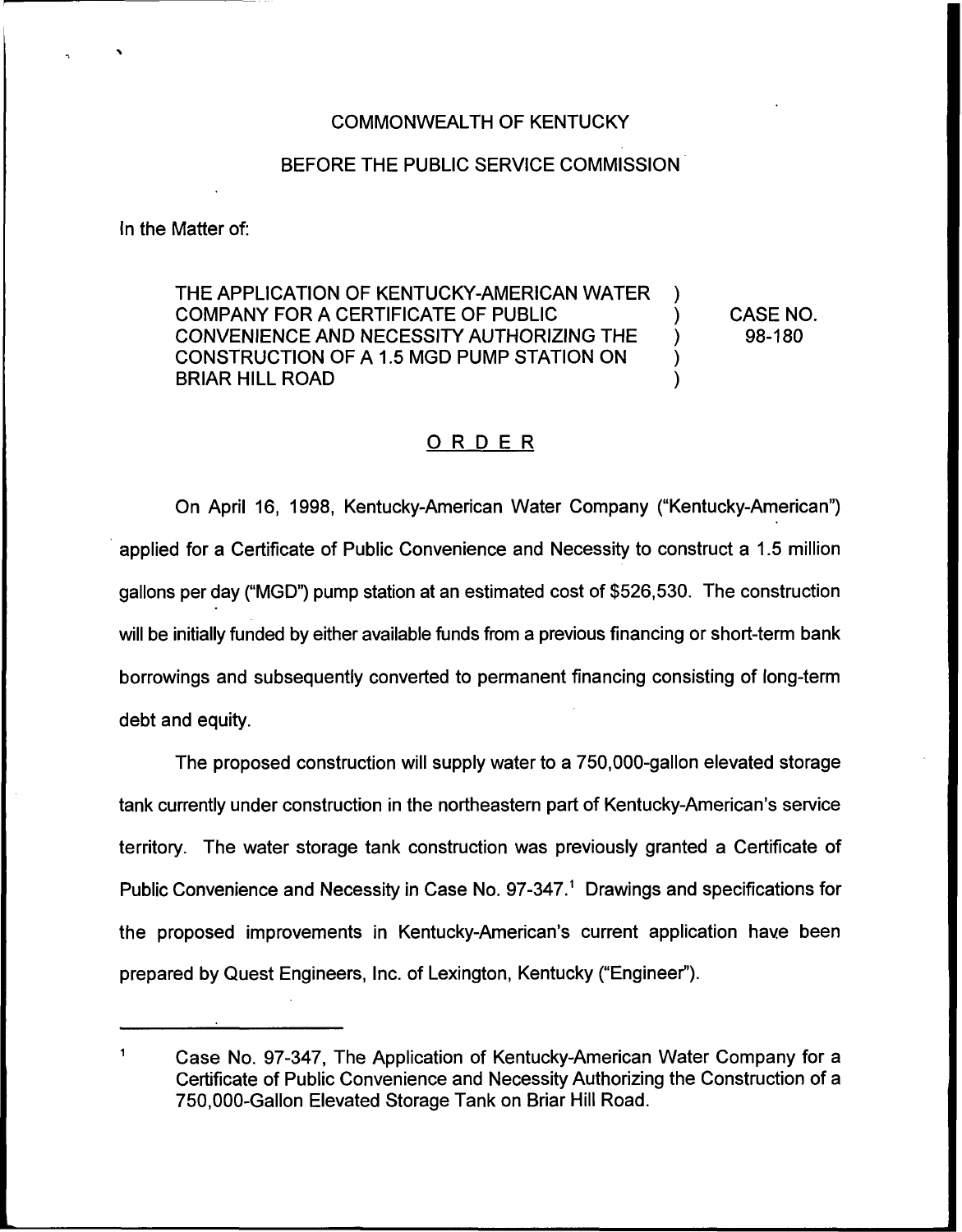The Commission, having reviewed the evidence of record and being otherwise sufficiently advised, finds that:

1. The proposed construction consists of a 1.5 MGD pump station on Briar Hill Road in Fayette County, a pipe connection to the existing distribution system, and related appurtenances. After allowances are made for fees, contingencies, and other indirect costs, the total cost of this project is approximately \$526,530.

2. The northeastern part of Kentucky-American's service territory is experiencing growth. The pump station proposed in this case will enable Kentucky-American to fill the elevated water storage tank currently under construction and to meet its obligations as a public utility in this portion of its service territory.

3. Any deviation from the construction approved should be undertaken only with the prior approval of the Commission.

4. Kentucky-American should obtain approval from the Commission prior to performing any additional construction not expressly certificated by this Order.

5. Kentucky-American should furnish documentation of the total costs of this project including the cost of construction and all other capitalized costs (engineering, legal, administrative, etc.) within 60 days of the date that construction is substantially completed. Construction costs should be classified into appropriate plant accounts in accordance with the Uniform System of Accounts for water utilities prescribed by the Commission.

6. Kentucky-American should require construction to be inspected under the general supervision of a professional engineer with a Kentucky registration in civil or mechanical engineering.

 $-2-$